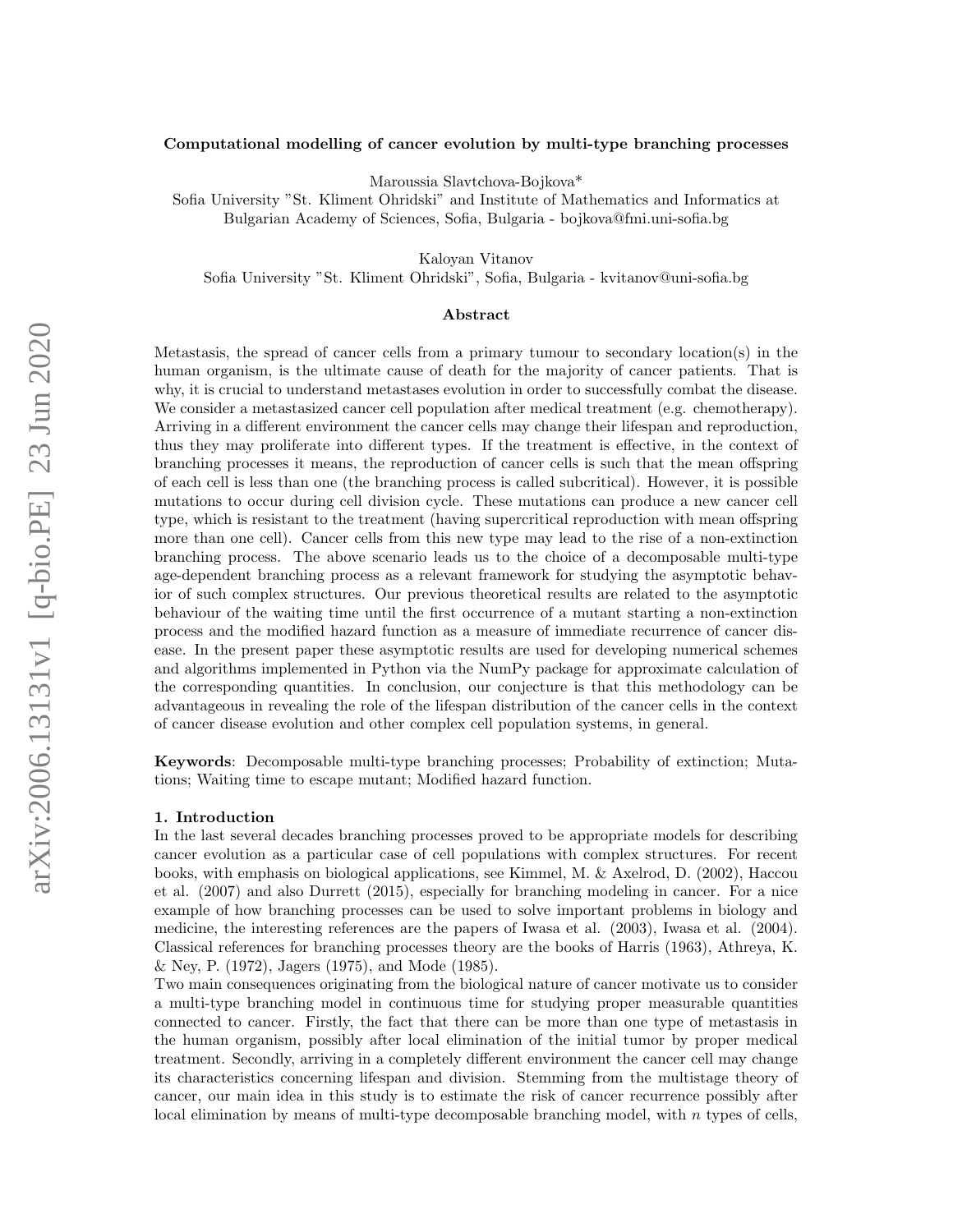$n > 2$ . This paper comes as a generalization of the results in the paper by Slavtchova-Bojkova et al. (2017), where a two–type branching process in continuous time is used to model mutations occurring in a population of successfully treated cancer cells.

In Section 2 we present our methodology based significantly on the theory of branching processes. We focus our attention on the so-called modified hazard function, giving the quantification of the risk of immediate appearance of cancer, conditioned on the event it doesn't appeared by time t and there are still cells of type  $i = 0, \ldots, n$ . As in this case the quantities consisting in that function are satisfying non-linear integral equations, which are not of renewal type, our aim is to propose a method for solving such system of integral equations. In fact we propose a numerical method, which application and behaviour is illustrated in Section 3 for three specific setups of conditions imposed on the parameters driving the evolution of the model. Computational experiments are two-fold: to emphasize on the role of the lifespan distributions, from one point of view, and to support the theoretical considerations developed by Slavtchova-Bojkova, M. & Vitanov, K. (2019), on the other side. More precisely, the choice of the offspring distributions and probabilities of mutations will be clarified in Section 3. We end up with discussion of the results and the contribution made by this research in Section 4.

# 2. Methodology

We will start with the definition of our multi-type Bellman-Harris branching process (MBHBP):

- 1. There are  $n + 1$ ,  $n > 1$ , different types of cells, which are developing and reproducing independently form other existing cells in the population;
- 2. Each type i,  $i = 0, \ldots, n$ , has a (possibly) distinctive (continuous) distribution  $G_i(t)$  $P(\tau_i \le t)$ ,  $G_i(0^+) = 0$ , of the lifespan  $\tau_i$  and a (possibly) distinctive (discrete) distribution  ${p_{ik}}_{k=0}^{\infty}, \sum_{k=0}^{\infty} p_{ik} = 1$ , of the number of cells in the offspring  $\nu_i$ . We denote by  $f_i(s) = \sum_{k=0}^{\infty} p_{ik} s^k, |s| \leq 1$  the probability generating function of the offspring  $\nu_i$ ;
- 3. Each descendant of a type-i cell,  $i = 1, \ldots, n$  can mutate at birth, independently of other cells, to any other type, with probabilities  $u_{ik}$ ,  $0 \le u_{ik} \le 1$ ,  $k = 0, \ldots, n$ ,  $\sum_{k=0}^{n} u_{ik} = 1$ . Descendants of the mutant type 0 cannot mutate to another type, i. e.  $u_{00} = 1$ , meaning also that there is no backward mutation, hence the model is decomposable;
- 4. Formally  $\{Z(t) = (Z^0(t), Z^1(t), \ldots, Z^n(t))\}$  $t \geq 0$ , where  $\{Z^{i}(t)\}_{t \geq 0}$  stands for the number of cells of type  $i, i = 0, \ldots, n$  at time t respectively.

A representation of the relationships and transitions between cells types is given in Figure [1.](#page-2-0) Immediate risk of escaping extinction

One of the useful characteristics from application view point, associated with the occurrence of mutations in our MBHBP is the probability of occurrence of a "successful" mutant within a very small interval dt after moment t, where by "successful" we mean a mutation leading to the indefinite survival of the cell population. More precisely, this probability will be called "immediate risk of escaping extinction".

In our model, if there are no subcritical cells left in the cell population, the probability of occurrence of a "successful" mutant is 0. Therefore we will investigate a modification of the standard formulation of the hazard function. Let us define a modified hazard function  $q_i(t)$  for each type  $i = 1, \ldots, n$  in the following way:

<span id="page-1-0"></span>
$$
g_i(t)dt = P\left(T_i \in (t, t + dt]|T_i > t, \sum_{j=1}^n Z^j(t) > 0\right),\tag{1}
$$

where the random variables (r.v.)  $T_i$  denote the waiting time of the occurrence of the first "successful" mutant, i.e.,  $T_i$  is the waiting time to the appearance of a process, which escapes extinction, provided that initially the process starts with one cell of type  $i, i = 1, \ldots, n$ . In other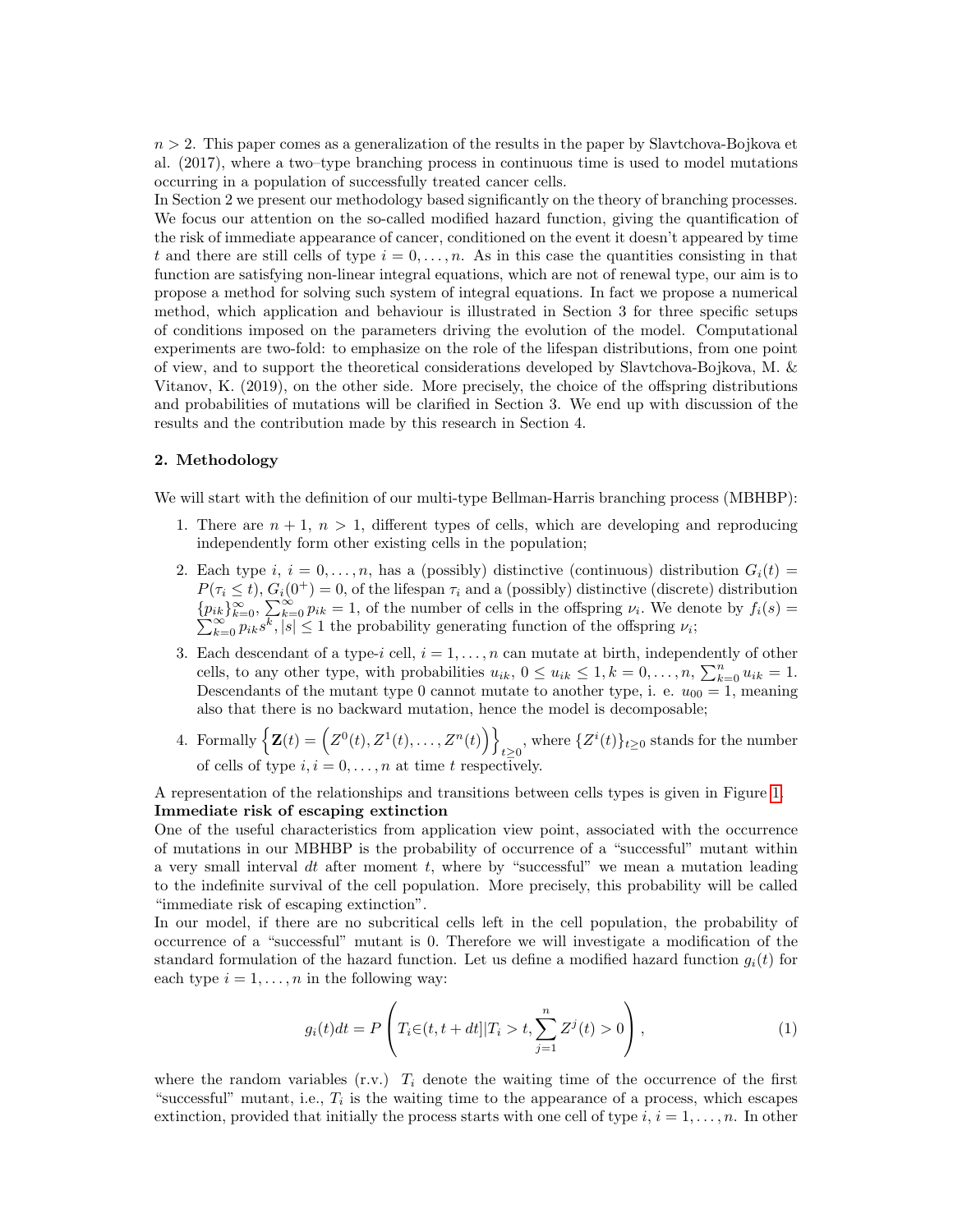

<span id="page-2-0"></span>Figure 1: Flow diagram of transitions between types leading to the decomposable multitype BHBP.

words, we will consider the probability of occurrence of a "successful" mutant immediately after moment  $t$ , conditionally on the event that at moment  $t$  the population has at least one cell from an arbitrary  $i, i = 1, \ldots, n$ . From equation [\(1\)](#page-1-0) we derived

$$
g_i(t)dt = \frac{P(T_i \in (t, t + dt] | Z^i(0) = 1, Z^m(0) = 0, m \neq i)}{P(T_i > t, \sum_{j=1}^n Z^j(t) > 0)}
$$
  
= 
$$
\frac{P(T_i \in (t, t + dt] | Z^i(0) = 1, Z^m(0) = 0, m \neq i)}{Q_{i,t} - P(T_i > t, \sum_{j=1}^n Z^j(t) = 0)},
$$

which shortly can be rewritten as:

<span id="page-2-1"></span>
$$
g_i(t) = \frac{F_{T_i}^{(1)}(t)}{Q_{i,t} - V_{i,t}}.\tag{2}
$$

In the last equation [\(2\)](#page-2-1)  $F_T^{(1)}$  $T_i^{(1)}$  is the probability density function of  $T_i$ ,  $Q_{i,t}$  is defined by

<span id="page-2-2"></span>
$$
Q_{i,t} \equiv P(T_i > t) = 1 - G_i(t) + \int_0^t f_i(u_{i0}q_0 + \sum_{r=1}^n u_{ir}Q_{r,t-y})dG_i(y), \quad Q_{i,0} = 1,
$$
 (3)

and  $V_{i,t}$  satisfies

<span id="page-2-3"></span>
$$
V_{i,t} \equiv P\left(T_i > t, \sum_{j=1}^n Z^j(t) = 0\right) = \int_0^t f_i(u_{i0}q_0 + \sum_{r=1}^n u_{ir} V_{r,t-y}) dG_i(y), \quad V_{i,0} = 0,\tag{4}
$$

as it is proven in Slavtchova-Bojkova, M., & Vitanov, K. (2019), where  $q_0$  (the probability of extinction of type 0 population) is the smallest non-negative root of the equation  $f_0(s) = s$ .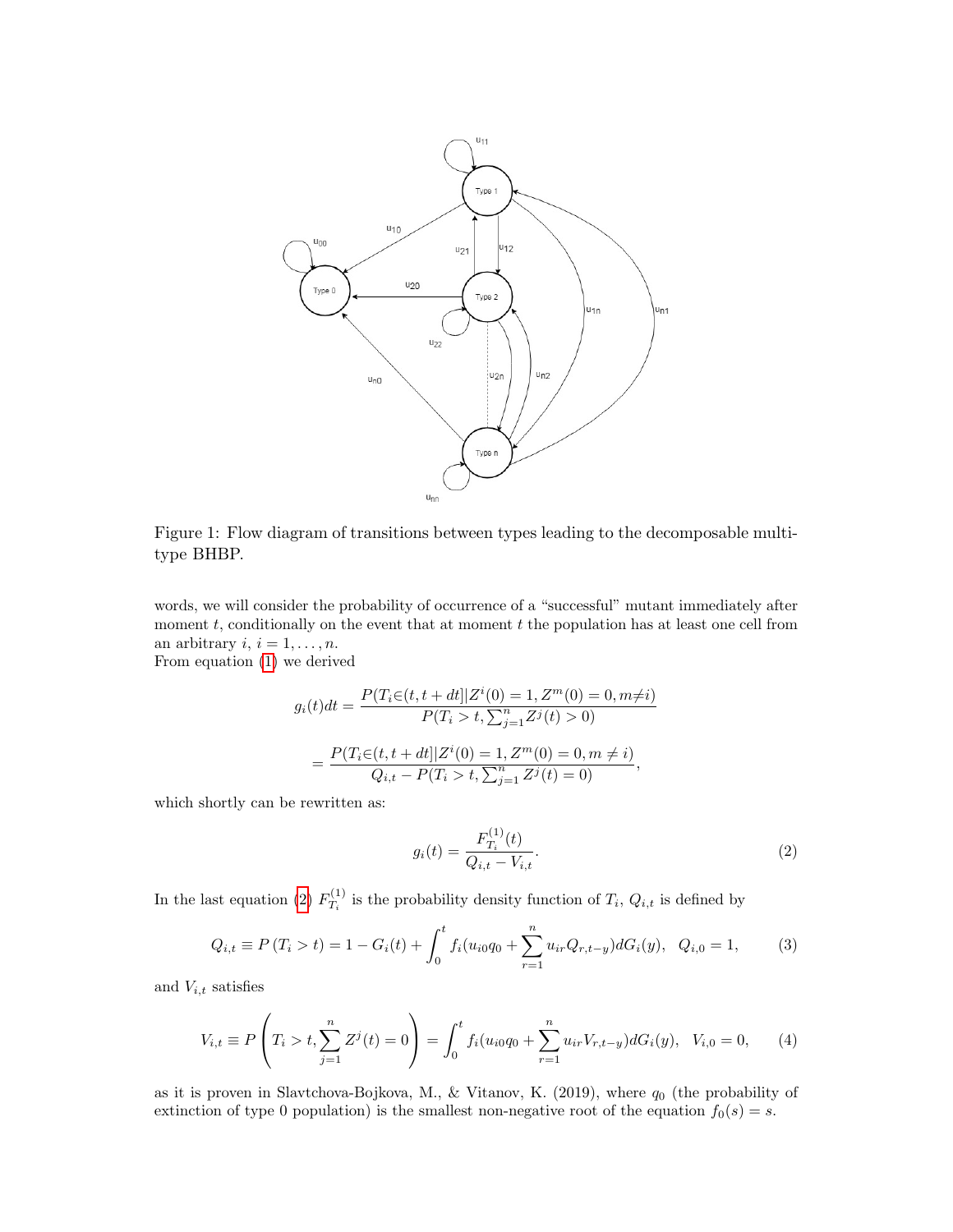From a practical point of view, we would like to calculate  $g_i(t)$ . Let us look at each of the components in the equation [\(2\)](#page-2-1). The derivative  $F_T^{(1)}$  $T_i^{(1)}(t)$  in the nominator can be approximated numerically using forward difference approximation, i.e. for partitioning the  $[0, T]$  interval with step h, we use points  $0 = 0h, 1h, 2h, ..., Nh = T, (N + 1)h$ , thus yielding

<span id="page-3-2"></span>
$$
F^{(1)}(kh) = \frac{F_T((k+1)h) - F_T(kh)}{h} + O(h), k = 0, 1, ...N.
$$
 (5)

### Schemes for numerical calculations

For the quantities in the denominator of  $(2)$  we have the following recurrent approximations:

I. Let  $t = 0$ . We have  $V_{i,0} = 0$ ,  $Q_{i,0} = 1$ ,  $i = 1, \ldots, n$ .

II. Let  $t = kh$ . Note that for every  $i = 1, \ldots, n$  we can write

$$
\int_0^{kh} f_i\Big(u_{i0}s + \sum_{r=1}^n u_{ir}Q_{r,(kh-y)}(s)\Big)dG_i(y) =
$$
  
= 
$$
\sum_{j=1}^k \int_{(j-1)h}^{jh} f_i\Big(u_{i0}s + \sum_{r=1}^n u_{ir}Q_{r,(kh-y)}\Big)dG_i(y)
$$

and approximating the integrals in the sum on the right-hand side in equation [\(3\)](#page-2-2), applying the right rectangle rule, we arrive at:

<span id="page-3-0"></span>
$$
Q_{i,kh} \approx 1 - G_i(kh) + \sum_{j=1}^k f_i \Big( u_{i0} q_0 + \sum_{r=1}^n u_{ir} Q_{r,(k-j)h} \Big) \times \Big( G_i(jh) - G_i \big( (j-1)h \big) \Big). \tag{6}
$$

Analogously for  $V_{i,kh}$ , defined by [\(4\)](#page-2-3):

<span id="page-3-1"></span>
$$
V_{i,kh} \approx \sum_{j=1}^{k} f_i \left( u_{i0} q_0 + \sum_{r=1}^{n} u_{ir} V_{r,(k-j)h} \right) \times \left( G_i(jh) - G_i \left( (j-1)h \right) \right). \tag{7}
$$

# 3. Results

In this section we will present results obtained from calculations using equations  $(6)$ ,  $(7)$  and the scheme described by [\(5\)](#page-3-2) done in three setups. These setups differ from each other in the type of distributions used for modeling the lifespan of the distinct cell types. In general, setup 1 (see Table 2) considers distributions which do not exhibit heavy–tails, setup 2 is the same as setup 1 except that a heavy–tailed distribution is used for one of the subcritical types, and setup 3 considers only heavy–tailed distributions. More precisely, in this paper, we will restrain ourselves with the following cases, where we model all cell types in setup 1 with exponential distributions, in setup 2 we will change the distribution of type 1 cells from exponential to lognormal, and in setup 3 we will model all cell types with lognormal distributions. In our full research we used numerous different combinations of exponential, truncated normal, gamma, lognormal, Pareto, Weibull and Cauchy distributions, throughout cell types  $0, 1, \ldots, n$ , all of those combinations yielded similar results as those stated below. Also, our experiments concerned with step size h have, so far, revealed that the results from calculations done with  $h = 0.1$  are practically identical to those obtained with  $h = 10^{-n}$ ,  $n = 2, 3$ .

For all calculations we use the same set of values for  $f_i(s)$  and  $u_{ij}$ . We summarize the parameters for the three setups in the Table 1 below:

In the next Table 2 we summarize the lifespan distributions for each setup and type: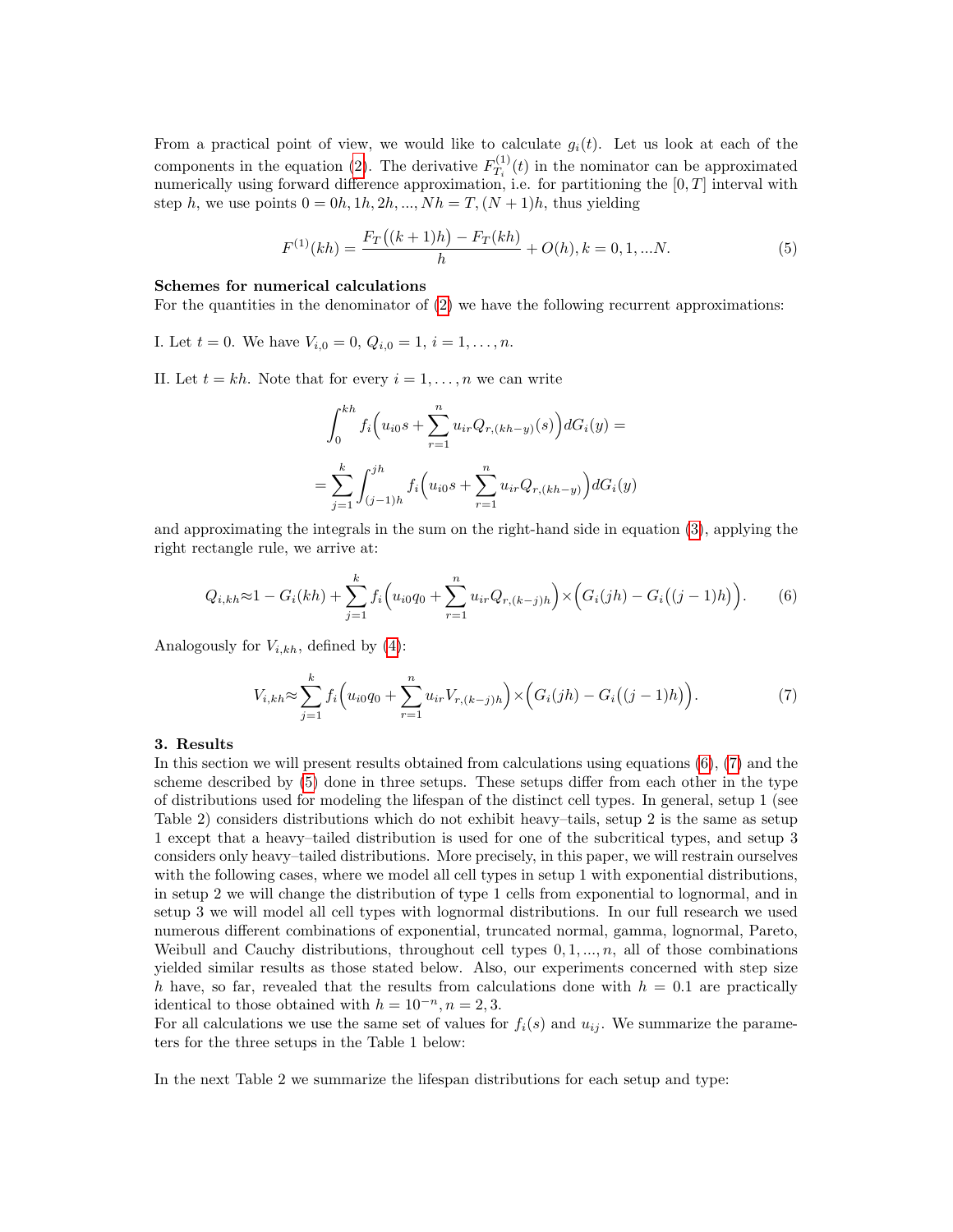| $f_i(s)$                                  |          | $u_{i0}$ | $u_{i1}$ | $u_{i2}$ | $u_{i3}$ |
|-------------------------------------------|----------|----------|----------|----------|----------|
| Type $0 \quad 0.2s^0 + 0.45s^2 + 0.35s^4$ | 2.3      |          |          |          |          |
| Type 1 $0.64s^0 + 0.36s^2$                | $0.72\,$ | 0.05     | 0.7      | 0.1      | 0.15     |
| Type 2 $0.7s^0 + 0.12s^2 + 0.18s^4$       | 0.96     | 0.1      | 0.07     | 0.8      | 0.03     |
| Type 3 $0.78s^0 + 0.22s^4$                | 0.88     | 0.01     | 0.07     | 0.02     |          |

Table 1: Parameters of offspring distributions and mutation probabilities

|          | <i>setup</i> 1 | setup2              | setup3               |
|----------|----------------|---------------------|----------------------|
| Type 0   | Exp(2)         | Exp(2)              | Lognormal(0.5, 1)    |
| Type 1   | Exp(3)         | Lognormal(0.7, 0.9) | Lognormal(0.7, 0.9)  |
| Type 2   | Exp(4.5)       | Exp(4.5)            | Lognormal(0.35, 1.1) |
| Type $3$ | Exp(6)         | Exp(6)              | Lognormal(2.5, 0.2)  |

Table 2: Lifespan distributions used in numerical computations.

# Comparison of the modified hazard functions  $q_i(t)$

We proceed with calculations regarding  $g_i(t)$ ,  $i = 1, 2, 3$ . We let  $h = 0.1$  for setups 1-3 and we begin with setup 1 with  $t = 300$ , setup 2 with  $t = 500$  and setup 3 with  $t = 1000$ .



<span id="page-4-0"></span>Figure 2: Behaviour of  $g_i(t)$  in setup 1.

As it can be seen in Figure [3](#page-5-0) and Figure [4,](#page-5-1) introducing heavy-tailed distributions into the mix leads to a period of "flatness" in the values of  $g_i(t)$ ,  $i = 1, 2, 3$ , followed by a period of monotone decreasing to 0.

Let us now inspect the expression for  $g_i(t)$ . Considering the nominator, it is clear that it monotonically approaches 0 as  $t \to \infty$ . On the other hand, for the denominator we have  $P(T_i > t, \sum_{j=1}^n Z^{j}(t) > 0) \geq 0$ , as it is a probability and obviously  $P(T_i > t, \sum_{j=1}^n Z^{j}(t) > 0)$  $0) > 0.$ 

# 4. Discussion and Conclusion

Once again we state that the numerical results presented in the current paper are a subset of all calculations we made using exponential, truncated normal, gamma, lognormal, Pareto, Weibull and Cauchy distributions with various values for their parameters. We admit, however, that until strict theoretical results are obtained, our numerical results (connected primarily with the lifespan distribution functions) may not be conclusive for all possible continuous distributions.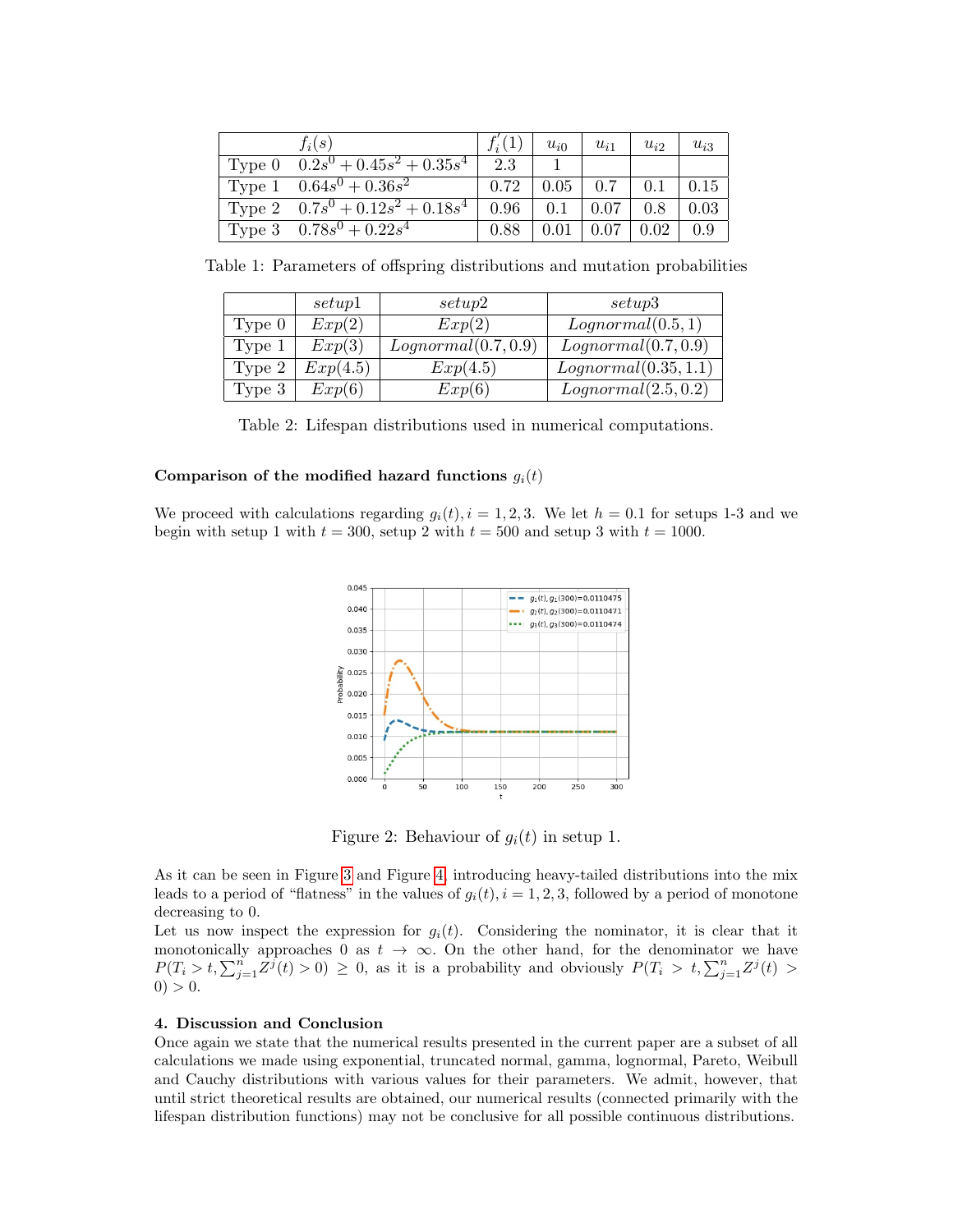

<span id="page-5-0"></span>Figure 3: Behaviour of  $g_i(t)$  in setup 2.



<span id="page-5-1"></span>Figure 4: Behaviour of  $g_i(t)$  in setup 3.

As a conclusion we may summarize that:

- 1. We cannot guarantee that  $q_i(t)$ ,  $i = 1, 2, 3$  converges to 0 for all heavy-tailed distributions (see Figures [2](#page-4-0) - [4\)](#page-5-1) at least without any additional conditions. It may be possible that  $g_i(t)$  has non-zero limit value, as Figure [2,](#page-4-0) Figure [3](#page-5-0) and Figure [4](#page-5-1) suggest.
- 2. There are indications that introducing heavy-tailed distributions (recall Figure [3](#page-5-0) and Figure [4](#page-5-1) and note that the  $Lognormal(0.7, 0.9)$  distribution has similar expected value and variance when compared to the  $Exp(3)$  distribution) is influencing on the behaviour of  $g_i(t)$ ,  $i = 1, 2, 3$ , which is one of the conjectures we would like to check.

Acknowledgements The research was partially supported by the National Scientific Foundation of Bulgaria at the Ministry of Education and Science, grant No KP-6-H22/3, and Ministerio de Economía y Competitividad and the FEDER through the Plan Nacional de Investigación Científica, Desarrollo e Innovación Tecnológica, grant MTM2015-70522-P, Spain.

# References

Athreya, K., & Ney, P. (1972). Branching processes. Springer: New York. Durrett, R. (2015). Branching Process Models of Cancer. Springer: Cham.